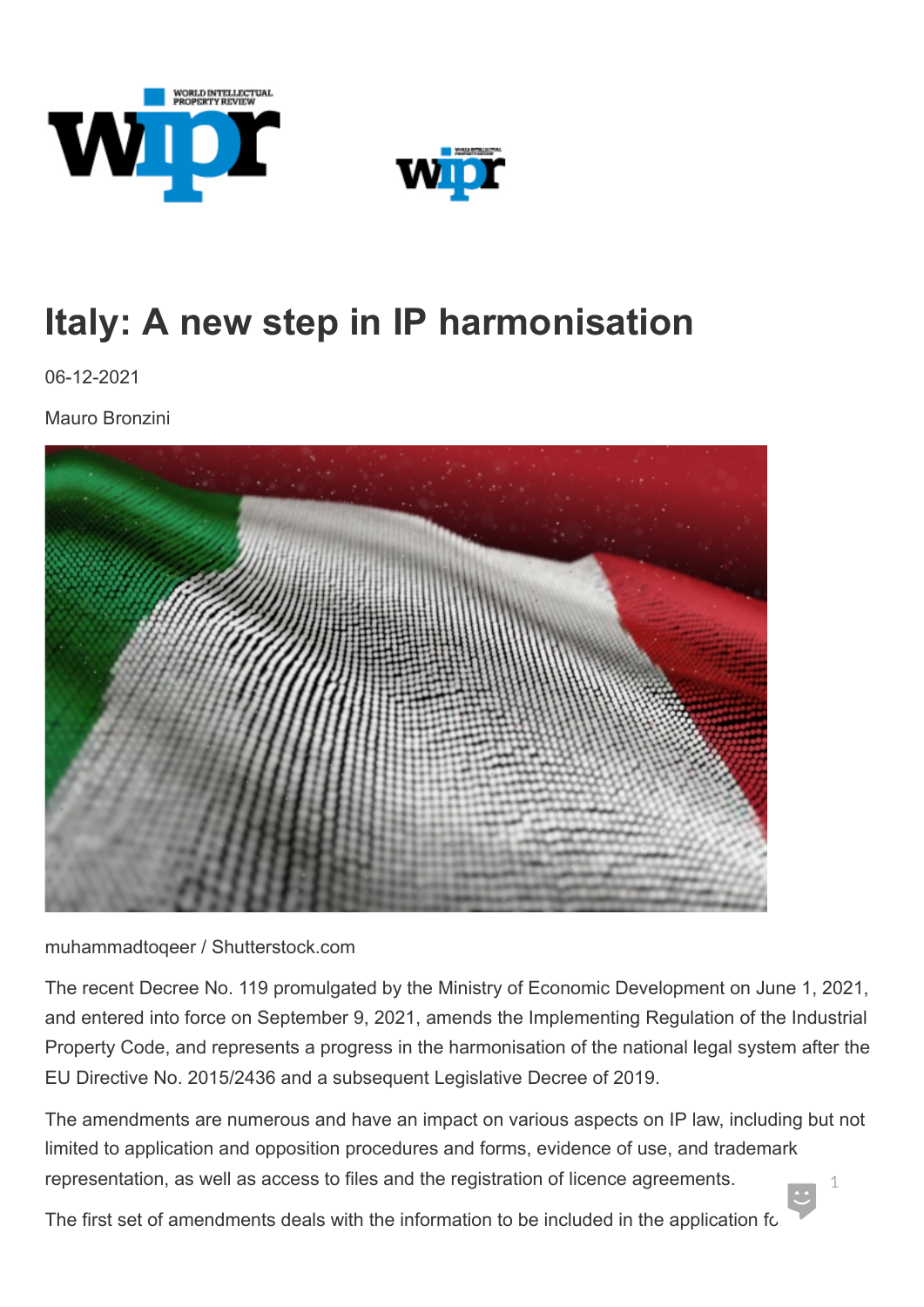Interestingly, the new rules allow the Italian patent and trademark office (MISE) to request the applicant's telephone number and other information enabling electronic communication; a similar requirement was introduced earlier this year by the World Intellectual Property Organization (WIPO) for international trademarks.

Besides, a translation of the mark in Italian must also be provided: this rule is not new, but the MISE only recently started to apply it. In the case of trademarks written in non-Latin characters, or numerals that are not Arabic or Roman, the new provisions require a transliteration.

With regard to goods and services, the applicant must submit an "analytic" list or, as an alternative, the title of the class of the Nice International Classification, together with a declaration that protection is sought in respect of all goods and services belonging to that class, in accordance with the Nice Classification. If the above declaration is not submitted, the reference to the class heading is intended as a request for protection for the sole goods or services mentioned in the same heading, to be interpreted literally.

"The admissibility of other non-traditional trademarks, such as olfactory or taste marks, would appear to be possible." *- Mauro Bronzini, Bugnion*

## **Representation**

Another change in the regulation deals with the representation of a trademark which, in line with the EU Directive and the amended IP Code, must be clear, precise and not necessarily graphical. In addition to the most common kinds of marks (word, figurative, shape), the new rules also cover position, patterns, colours/combinations of colours, sounds, motion, multimedia and holographic marks.

The new rules require a reproduction for position, patterns and colour/combination of colours; with regard to sound, a reproduction of the sound (audio file) is necessary, as an alternative to an accurate presentation of the sound through musical notation. For motion, multimedia, and holographic marks, the MISE will require a file reproducing the features of the mark.

The admissibility of other non-traditional trademarks, such as olfactory or taste marks, would appear to be possible, provided that their representation complies with the general requirements of clarity and precision, and (if necessary) also includes a description. However, while the text of the above rules is very similar to the EU rules on trademark representation (article 3 of the EU Implementing Regulation No. 626/2018), the guidelines of the European Union Intellectual Property Office (EUIPO) exclude explicitly the admissibility of other non-traditional marks.

With regard to public access to the information contained in the files of the MISE, the Decree clarifies that the right to obtain copies of the documents pertaining to patents, registrations or applications is extended to "anybody". Besides, the rule which sets out the formalities for the recordation of documents affecting IP rights has been amended: the information concerning the declarations of grant of a licence must now mention if the licence is exclusive or not exclusive, and if it covers the licentie<br>entire IP rights or only a part of the rights given in the licence. 1